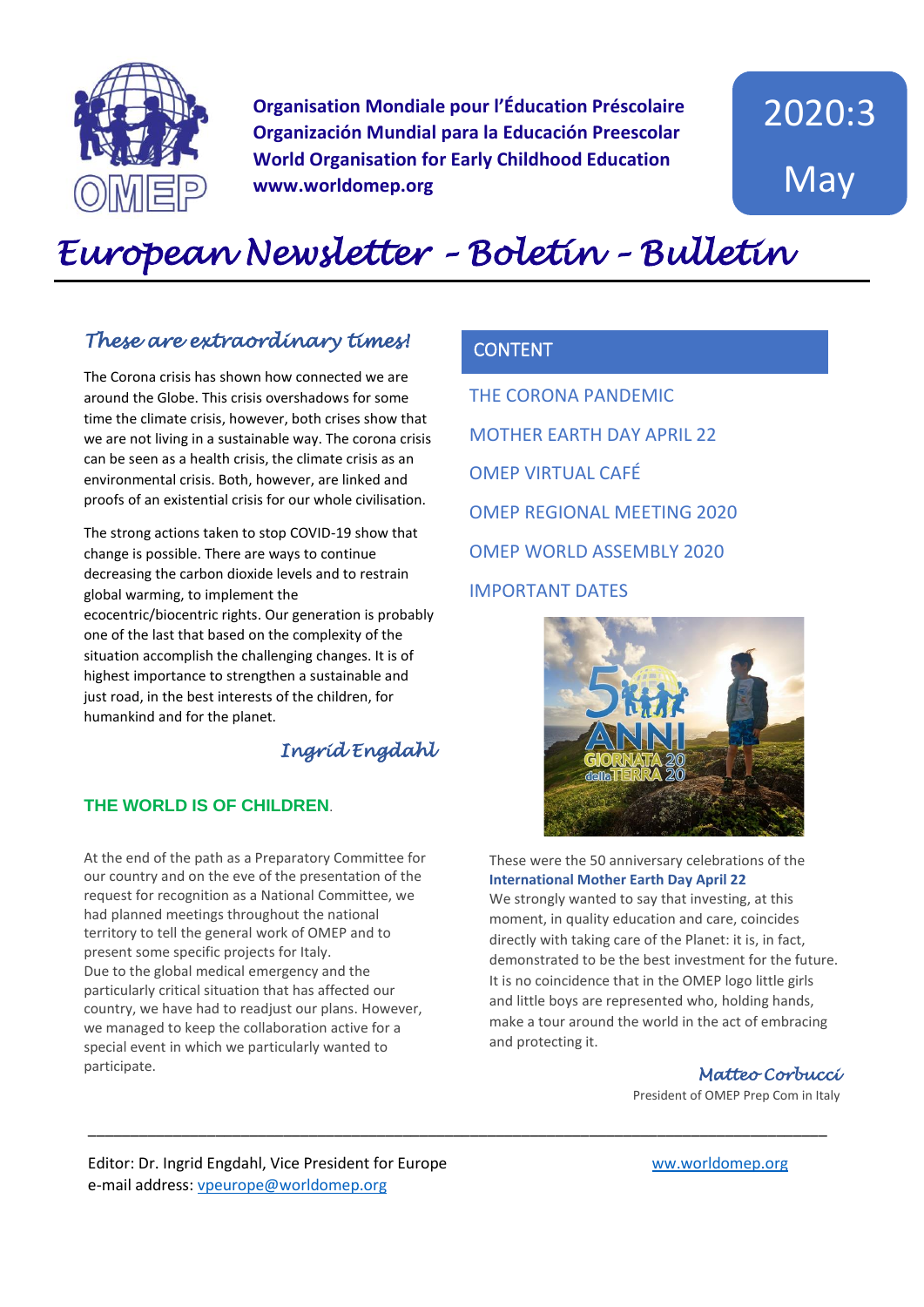

## **UN International Days Peace, dignity and equality on a healthy planet**

At Mother Earth's Day, April 22, UN Secretary-General António Guterres said: "We must act decisively to protect our planet from both the coronavirus and the existential threat of climate disruption."

Mother Earth is clearly urging a call to action. Nature is suffering. Australian fires, heat records and the worst locust invasion in Kenya. Now we face COVID -19, a worldwide health pandemic link to the health of our ecosystem.

Climate change, man-made changes to nature as well as crimes that disrupt biodiversity, such as deforestation, land-use change, intensified agriculture and livestock production or the growing illegal wildlife trade, can increase contact and the transmission of infectious diseases from animals to humans (zoonotic diseases) like COVID-19.

From one new infection disease that emerges in humans every 4 months, 75% of these emerging diseases come from animals, according to UN Environment. This shows the close relationships between human, animal and environmental health.

Visible, positive impact– whether through improved air quality or reduced greenhouse gas emissions – are but temporary, because they come on the back of tragic economic slowdown and human distress. A healthy ecosystem helps to protect us from these diseases. Biological diversity makes it difficult for pathogens to spread rapidly. If we fight climate change and biodiversity loss turning to sustainable models will help not just nature, but human health.

Let's remind more than ever in this International Mother Earth Day that we need a shift to a more sustainable economy that works for both people and the planet. Let's promote harmony with nature and the Earth. Source: UN,

read more at https://www.un.org/en/observances/earth-day

UN International days are occasions to educate the general public on issues of concern, to mobilize political will and resources to address global problems, and to celebrate and reinforce achievements of humanity. The existence of international days predates the establishment of the United Nations, but the UN has embraced them as a powerful advocacy tool.

Each international day offers many actors the opportunity to organize activities related to the theme of the day. Organizations and offices of the United Nations system, and most importantly, governments, civil society, the public and private sectors, schools, universities and, more generally, citizens, make an international day a springboard for awareness-raising actions.

## **OMEP pays attention to the following International days**

I have just gone through the Annual reports for 2019 from the National Committees in Europe and based on them written my Annual report as VP for Europe. In Europe, many committees pay attention to the OMEP international days as shown in the table below:

| World Play Day (28 May 2019)                   | 9 countries  |
|------------------------------------------------|--------------|
| International Day of Peace (21 September 2019) | 9 countries  |
| World Teachers' Day (5 October 2019)           | 9 countries  |
| Global Handwashing Day (15 October 2019)       | 12 countries |
| Universal Children's Day (20 November 2019)    | 18 countries |

Looking at the list of International days recognised by UN, there are plenty, however, there is not one day dedicated to early childhood education. Maybe it is time to discuss which days to celebrate jointly within OMEP, and when the time is right, to advocate for a UN ECE day. Income in the state of the languable englands of the language of the language of the language of the language of the language of the language of the language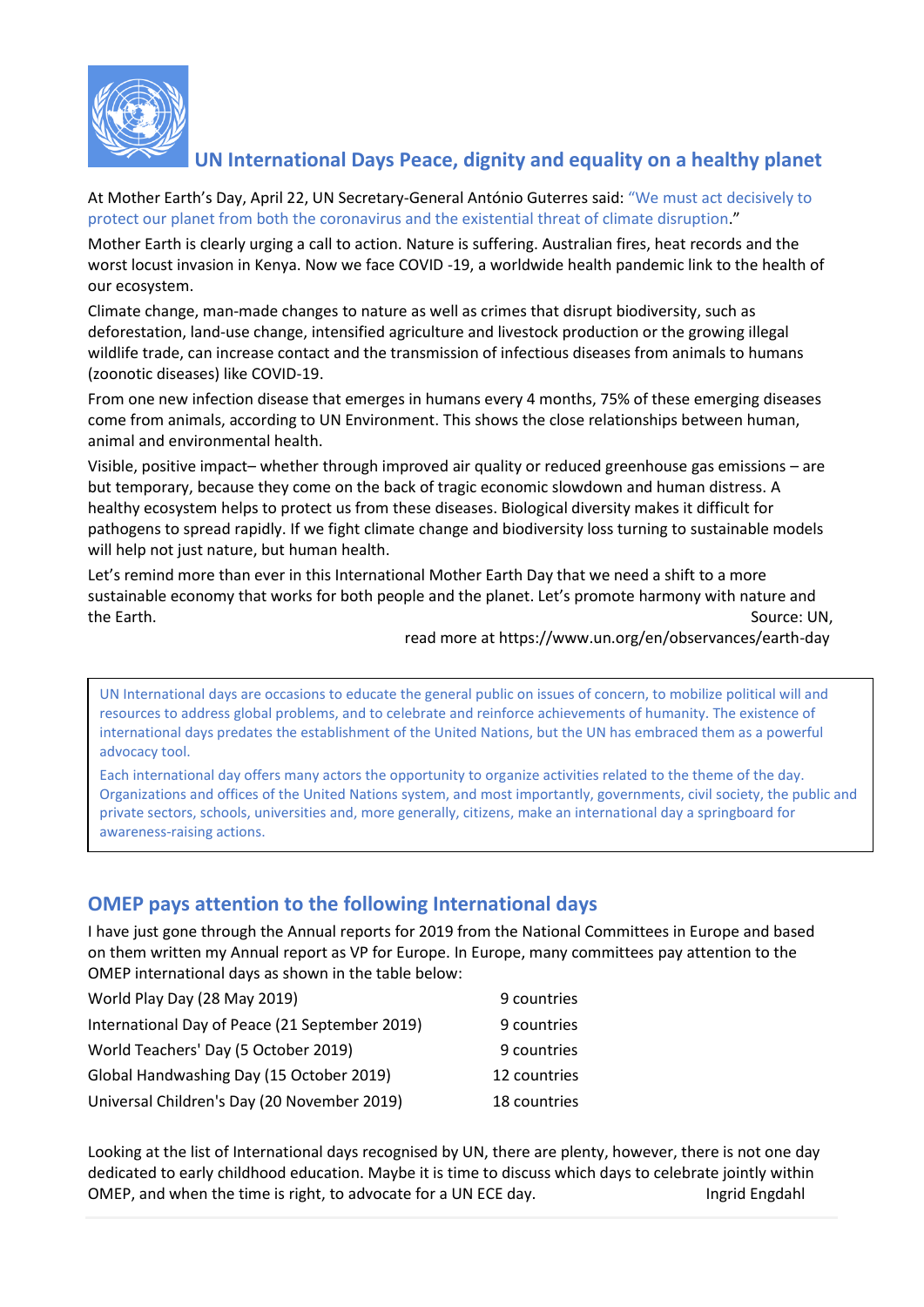## **OMEP VIRTUAL CAFÉ – the first in Europe on April 15**

By invitation from OMEP World President Mercedes Mayol Lassalle, the national committees in Europe were invited to a virtual café on April 15. Mercedes wants to establish new forms for communication, and this first café became a great opportunity to share information between European committees. 13 countries participated and we discussed the situation due to the present corona pandemic, and the role OMEP and ECE can play in these times. Dorit Aram from Israel also presented some ideas of surveys and projects on the effects of quaranteens on children, e.g. time in front of a screen. We agreed that it is important to share good initiatives, and after the meting some contributions have been posted on the OMEP Europe facebook site. You are all most welcome to join as members and to contribute and share your experiences of wht chirlder do and what ECE teachers do during these times. We also decided to continue these cafés.

## **OMEP VIRTUAL CAFÉ – the second in Europe on June 8**

The next Europeand virtual café will be on June 8, at 5pm (London), 6pm (Stockholm) and 7 pm (Athens). The invitation will be sent out by the World Presidency, and it will give you a link to connect for the café. WE hope for most of the 28 European OMEP committeess to participate.

On the agenda for discussione during the European Virtual Café:

- Eurpopean Regional meeting 2020
- OMEP World Assembly 2020
- Budget how to increase the income
	- membership fees possible new system?
- Any Other Business

#### **OMEP REGIONAL MEETING 2020**

The OMEP Regional Assembly is stipulated in the OMEP Constitution:

**10.3 Regional Assemblies**, comprising Members of the National Committees of the Region concerned, are held at least once a year upon convening by the Regional Vice President or by a decision of two thirds (2/3) at least of the National Committees belonging to the Region concerned.

**10.4** The venue, date and agenda of a Regional Assembly are sent in writing to the Members of the Region prior to the meeting.

**10.5** Regional Assembly meetings are aimed at:

- (1) determining the programmes and projects of the Region in accordance with the programme set by the World Assembly,
- (2) reviewing the work of the regions and determining future activities,
- (3) appointing when necessary a candidate for the Regional Vice Presidency.

I must admit being ignorant about this, because over the yerars, I have only been to Regional MEETINGS. Furthermore, I have been told about a tradition saying: When there is a World Conference in the region, there is no separate regional meeting the same year. During discussions about how to handle the World Assembly 2020, as the Athens conference is postponed, I became aware of the 10§ of constitution prescribing an annual Regional ASSEMBLY.

After discussions in the ExCom of OMEP, Mercedes and me have decided to invite to a European café (see invitation above) to discuss the Regional and the World assemblies for 2020. Due to the Corona pandemic, our plan is to arrange both these assemblies on-line, as virtual meetings, in September and October.

#### **OMEP WORLD ASSEMBLY 2020**

The ExCom are planning to hold a virtual World Assembly, probably in October. Following the Constitution, the Call and Agenda will be sent out in June/July 2020. Preparations include the Regional Assemblies.